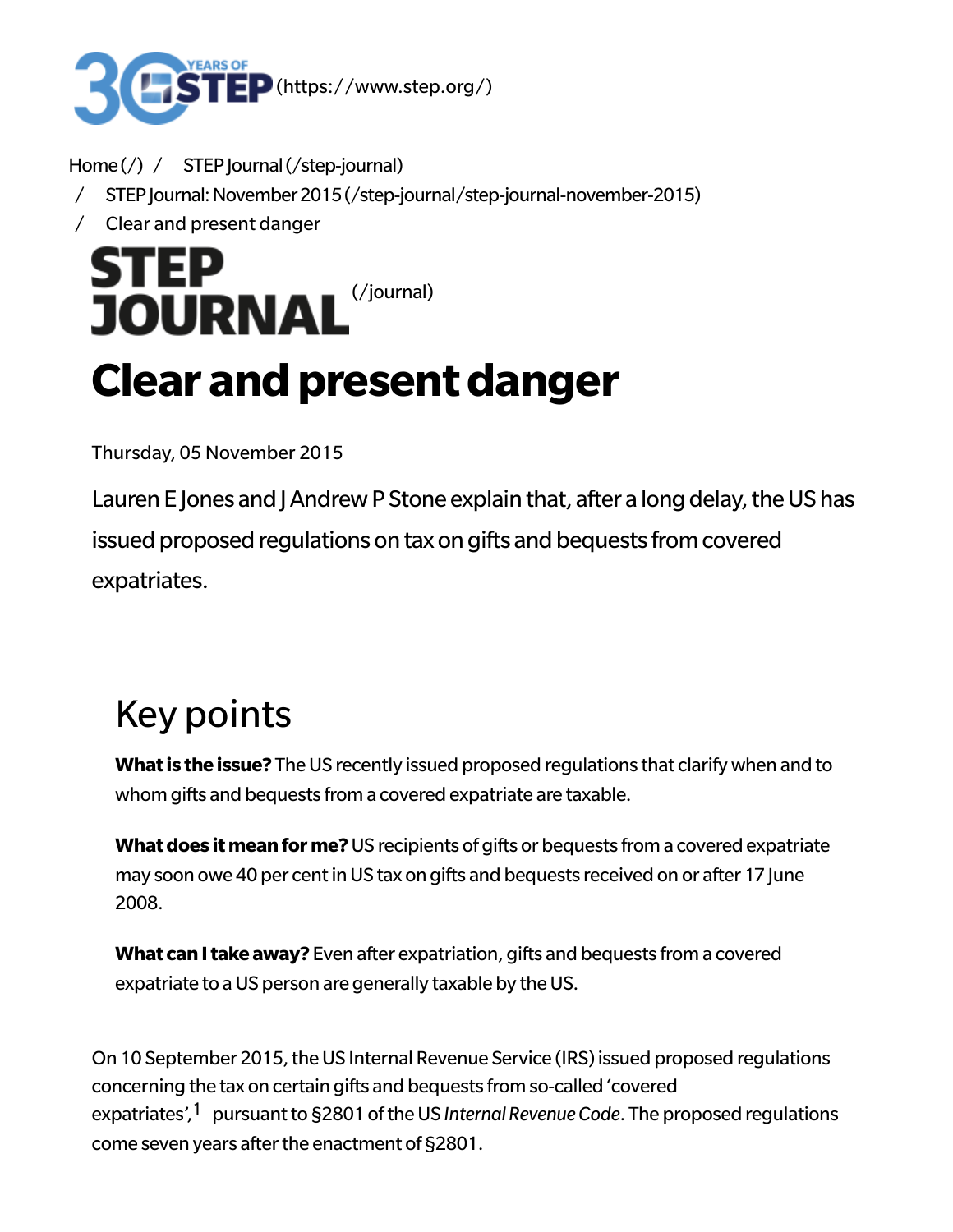# Background

Prior to §2801's enactment, US expatriates were subject to US gift and estate tax for, at most, a ten-year period following their expatriation. Accordingly, a US expatriate could avoid US estate tax by merely surviving for ten years. Congress enacted §2801 in an effort to level the playing field between US expatriates and US citizens and domiciliaries, who are subject to US gift and estate tax on their worldwide assets. Section 2801 imposes a tax equal in rate to the US gift and estate tax (currently 40 per cent) on virtually any gift or bequest from a covered expatriate to a US citizen or resident individual, US trust, or non-US trust that has elected to be treated as a US trust for the purposes of §2801 (collectively, 'US persons'). Section 2801 applies to gifts and bequests made by a covered expatriate on or after 17 June 2008 or the covered expatriate's date of expatriation.

Notably, however, §2801 does not contain a mechanism for paying this tax. Accordingly, while any covered gift or bequest made on or after 17 June 2008 is potentially taxable under §2801, to date it has not been possible to pay the tax. The proposed regulations clarify not onlywhen and towhom gifts and bequests are taxable, but also create a mechanism for paying the §2801 tax.

#### Definition of covered expatriate

A covered expatriate is any individual who gave up their US citizenship or long-term residency on or after 17 June 2008, andwho:

- had an average US income tax liability that exceeded a certain threshold (for 2014, USD157,000) for the five years preceding their expatriation;
- had a net worth of USD2 million or more on their date of expatriation; or
- failed to certify that they had complied with all US federal tax obligations for the five years preceding expatriation.

### Taxable gifts and bequests under §2801

With limited exceptions, any direct or indirect gift by a covered expatriate to a US person is taxable under §2801. For example, if a covered expatriate makes a gift or bequest to a non-US trust and that trust subsequently makes a distribution to a US person, the distribution is taxable under §2801 to the extent it is attributable to the gift or bequest from the covered expatriate. If the non-US trust were to subsequently migrate to the US, it would likewise be taxable under §2801 to the extent of the gifts or bequests from the covered expatriate contained therein. The exercise, grant or release of a general power of appointment in favour of aUS person is also taxable under §2801.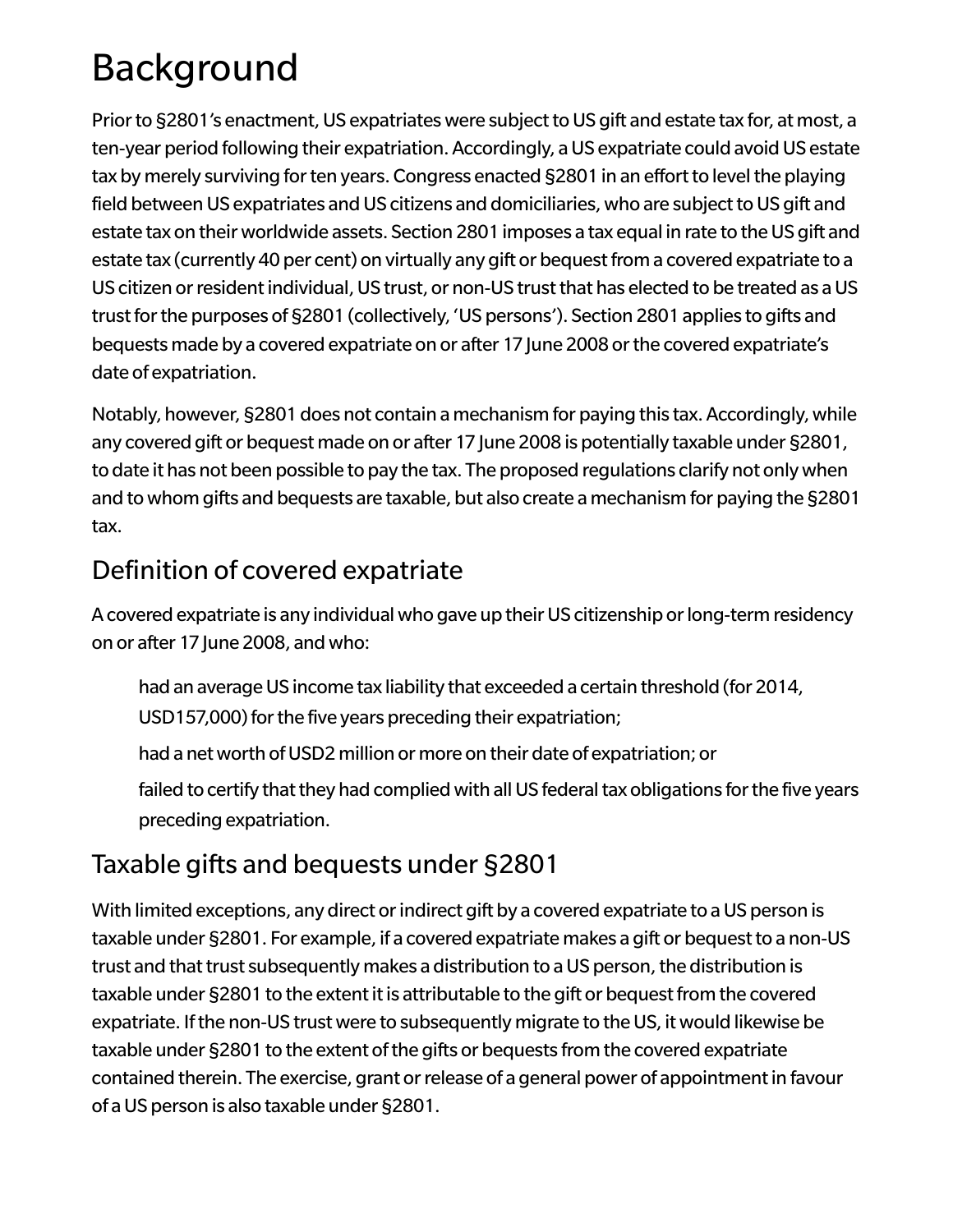Prior to the proposed regulations' publication, it was unclear whether §2801 would apply to property acquired after the covered expatriate's date of expatriation. The proposed regulations confirm that it does. They also clarify that §2801 applies to a covered expatriate's gift or bequest to a US trust that qualifies as a charitable remainder trust, but not to the portion thereof attributable to the charitable remainder interest.

#### **Exceptions**

Gifts and bequests that are already subject to US gift or estate tax are not taxable a second time under §2801. For example, a covered expatriate's gift of US real estate is already subject to US gift tax and, therefore, not taxable under §2801. Likewise, if a covered expatriate were to die a domiciliary of the US, their worldwide assets would be subject to US estate tax, not §2801 tax.

Additionally, gifts and bequests to a covered expatriate's US citizen or resident spouse or to charity are exempt, provided that they qualify for a US marital or charitable deduction. Notably, however, indirect gifts or bequests frequently do not qualify for these deductions. For example, if a covered expatriate makes a gift or bequest to a trust and that trust subsequently makes a distribution to the covered expatriate's US citizen or resident spouse, the distribution is taxable under §2801 unless the trust is a qualified terminable interest property (QTIP) trust or a qualified domestic trust (QDOT). Accordingly, it is possible for a covered expatriate to avoid the imposition of US tax on a gift or bequest to their spouse or to charity. However, planning is necessary.

Section 2801 also does not apply to transfers arising from a covered expatriate's qualified disclaimer of an interest in the transferred property.

#### US generation-skipping transfer tax

The proposed regulations clarify that gifts and bequests from a covered expatriate are only subject to US generation-skipping transfer (GST) tax if they are otherwise subject to US gift or estate tax. For example, gifts and bequests of shares of stock of US corporations are subject to US gift and estate tax, whereas gifts and bequests of shares of stock of non-US corporations are not. Accordingly, a covered expatriate's gift or bequest of the former is subject to GST tax, whereas a gift or bequest of the latter is not.

#### Tax liability

Under §2801, the US recipient of the gift or bequest is liable for the tax thereon. If the gift or bequest is made to a US trust or a non-US trust that has elected to be treated as a US trust for purposes of §2801, the trust is liable for the tax. Conversely, if the gift or bequest is made to a non-US trust that has not elected to be treated as a US trust for the purposes of §2801, the trust is not liable for the tax. On a subsequent distribution from the non-US trust to a US person, the US person is taxable under §2801 to the extent the distribution is attributable to a gift or bequest from a covered expatriate. In calculating the tax, the amount of gifts and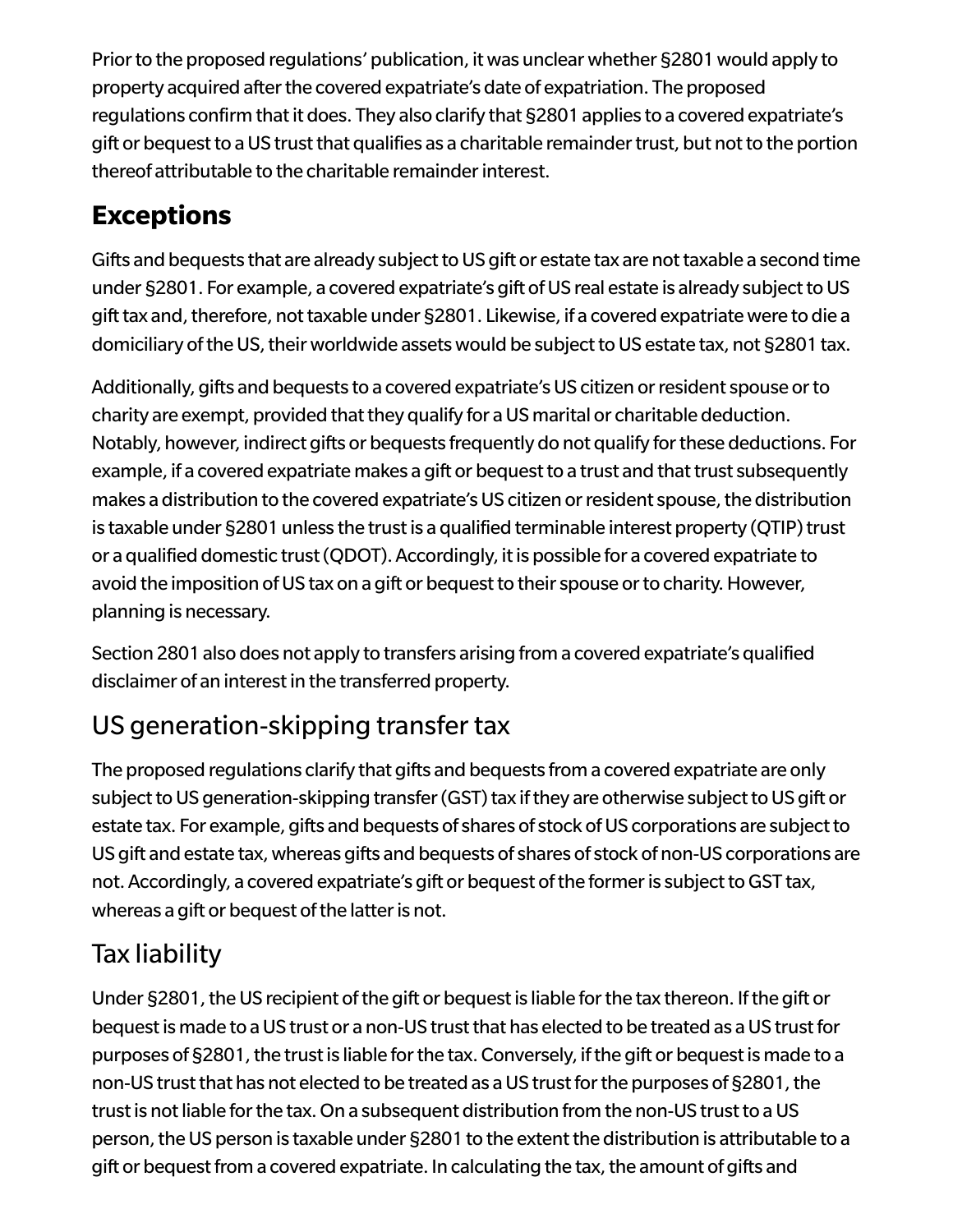bequests from a covered expatriate are reduced by the amount of the annual exclusion (for 2015, USD14,000). The US recipient is also entitled to a credit for any gift or estate tax paid to a country other than the US with respect to the gift or bequest.

The US recipient is responsible for determining whether a gift or bequest is taxable under §2801. Notably, the proposed regulations authorise the IRS to disclose, in certain circumstances, to the US recipient the donor or decedent's return or return information. This disclosure provision is a new feature of the proposed regulations that was not in §2801. We anticipate that it will attract attention during the comment period for these regulations. For those for whom disclosure is an issue, it is important to be mindful of this provision.

The proposed regulations leave many questions unanswered with respect to the disclosure provision, the most important of which is when the IRS may disclose the donor or decedent's tax return or return information. Another is the consequence of non-disclosure. The proposed regulations state that the IRS will issue a bulletin addressing the former issue. They partially address the latter issue, providing that there is a rebuttable presumption that the donor is a covered expatriate if they are living and decline to authorise the disclosure of their relevant return or return information to the US recipient. The proposed regulations do not address the consequence of an estate declining to authorise disclosure.

#### Payment of §2801 tax

The proposed regulations clarify that the §2801 tax is payable with a timely filed *Form 708, US Return ofGifts orBequestsfromCovered Expatriates*. The IRS has yetto publish a draft of *Form* 708. Accordingly, US recipients of gifts or bequests from a covered expatriate will have to wait a little longer to pay their §2801 tax. For US recipients of distributions from non-US trusts, in particular, the long delay may prove a headache, as they will need to keep track of the extent to which each distribution is attributable to a gift or bequest from a covered expatriate to that trust, without necessarily having the requisite information to do so.

#### Effective date

The effective date for the proposed regulations is the date of their publication in final form in the *Federal Register*. Atthe earliest,we anticipate thiswill be atthe beginning of 2016, as comments are due on the proposed regulations on 9December 2015, and a hearing is scheduled for 9 January 2016.

#### **Conclusion**

After a long delay, the proposed regulations answered many questions that §2801 left unanswered, including, but not limited to, exactly when and to whom gifts and bequests from a covered expatriate are taxable, while still deferring the actual payment of tax. They also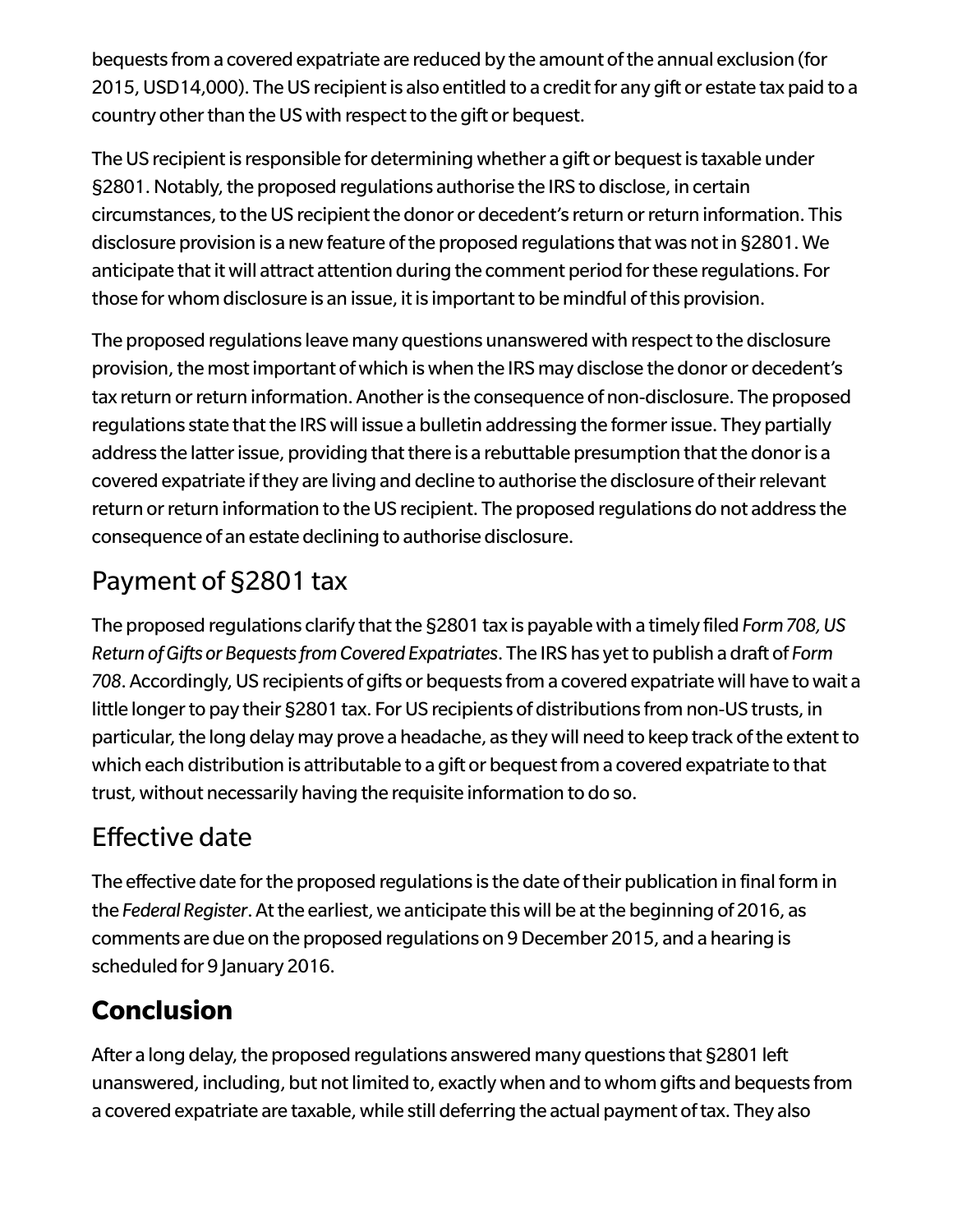created newquestions, such as: inwhat circumstances is the IRS permitted to disclose the donor or decedent's tax return or return information? These questions will need to be answered in the final regulations or further IRS guidance.

<span id="page-4-0"></span>[1.](#page-0-0) Covered expatriates are generally high-income or high-net-worth individuals who gave up their US citizenship or long-term residency (i.e. 'green card') on or after 17 June 2008

#### Lauren E Jones and J Andrew P Stone

Lauren E Jones is Private Client and Wealth Management Counsel and J Andrew P Stone TEP is a Partner at Kozusko Harris Duncan

Previous Have your cake and eat it? [\(/step-journal/step-journal-november-](https://www.step.org/step-journal/step-journal-november-2015/have-your-cake-and-eat-it)2015/have-your-cake-and-eat-it)

Next From strength to strength [\(/step-journal/step-journal-november-](https://www.step.org/step-journal/step-journal-november-2015/strength-strength)2015/strength-strength)

The content displayed here is subject to our disclaimer. Read more (/about**step/disclaimer)**

### STEP Journal: November 2015 [\(/step-journal/step-journal](https://www.step.org/step-journal/step-journal-november-2015)november-2015)

Foreword -November 2015 [\(/step-journal/step-journal-november-2015/foreword-november-2015\)](https://www.step.org/step-journal/step-journal-november-2015/foreword-november-2015)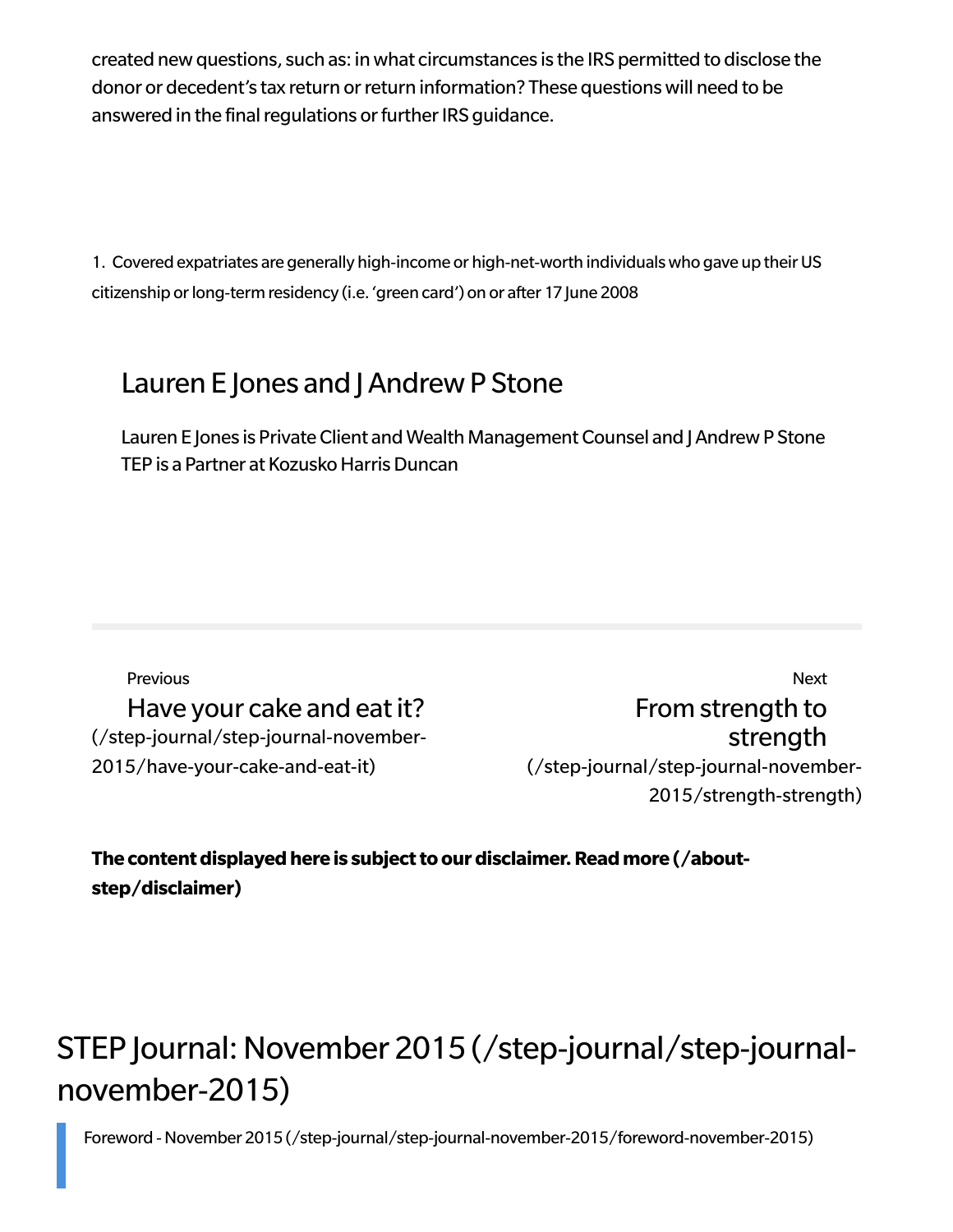Conventional wisdom [\(/step-journal/step-journal-november-2015/conventional-wisdom\)](https://www.step.org/step-journal/step-journal-november-2015/conventional-wisdom)

Death knell for testamentary freedom? [\(/step-journal/step-journal-november-2015/death-knell-testamentary](https://www.step.org/step-journal/step-journal-november-2015/death-knell-testamentary-freedom)freedom)

Anewly laid foundation: a private wealth-planning tool (/step-journal/step-journal-november-2015/newly-laidfoundation-private-wealth-planning-tool)

Acomedy of errors [\(/step-journal/step-journal-november-2015/comedy-errors\)](https://www.step.org/step-journal/step-journal-november-2015/comedy-errors)

Succession shake-up [\(/step-journal/step-journal-november-2015/succession-shake\)](https://www.step.org/step-journal/step-journal-november-2015/succession-shake)

Irish taxwith anAmerican [accent\(/step-journal/step-journal-november-2015/irish-tax-american-accent\)](https://www.step.org/step-journal/step-journal-november-2015/irish-tax-american-accent)

Have your cake and eat it? [\(/step-journal/step-journal-november-2015/have-your-cake-and-eat-it\)](https://www.step.org/step-journal/step-journal-november-2015/have-your-cake-and-eat-it)

#### **Clear [andpresentdanger\(/step-journal/step-journal-november-2015/clear-and-present-danger\)](https://www.step.org/step-journal/step-journal-november-2015/clear-and-present-danger)**

From strength to strength [\(/step-journal/step-journal-november-2015/strength-strength\)](https://www.step.org/step-journal/step-journal-november-2015/strength-strength)

Test your trust: requirements to effectively create an inter vivos trust in Canada (/step-journal/step-journal[november-2015/test-your-trust-requirements-effectively-create-inter-vivos\)](https://www.step.org/step-journal/step-journal-november-2015/test-your-trust-requirements-effectively-create-inter-vivos)

Eastern empires: evolution of Asian family enterprises across generations (/step-journal/step-journal-november-[2015/eastern-empires-evolution-asian-family-enterprises-across\)](https://www.step.org/step-journal/step-journal-november-2015/eastern-empires-evolution-asian-family-enterprises-across)

Nowwe're talking: benefits of convening a family meeting [\(/step-journal/step-journal-november-2015/now](https://www.step.org/step-journal/step-journal-november-2015/now-were-talking-benefits-convening-family-meeting)were-talking-benefits-convening-family-meeting)

Culture clash - managing cultural differences in global business families (/step-journal/step-journal-november-[2015/culture-clash-managing-cultural-differences-global-business\)](https://www.step.org/step-journal/step-journal-november-2015/culture-clash-managing-cultural-differences-global-business)

Liberated by regulation: discussing familywealth openly [\(/step-journal/step-journal-november-2015/liberated](https://www.step.org/step-journal/step-journal-november-2015/liberated-regulation-discussing-family-wealth-openly)regulation-discussing-family-wealth-openly)

One size fits all: best practice in family businesses [\(/step-journal/step-journal-november-2015/one-size-fits-all](https://www.step.org/step-journal/step-journal-november-2015/one-size-fits-all-best-practice-family-businesses)best-practice-family-businesses)

Death of a shareholder: avoiding conflict between a deceased shareholder'swill and the company's articles of association [\(/step-journal/step-journal-november-2015/death-shareholder-avoiding-conflict-between](https://www.step.org/step-journal/step-journal-november-2015/death-shareholder-avoiding-conflict-between-deceased)deceased)

[Constantimprovement\(/step-journal/step-journal-november-2015/constant-improvement\)](https://www.step.org/step-journal/step-journal-november-2015/constant-improvement)

Beefed-up trusts: regulation of trusts under the new Argentine Civil and Commercial Code (/step-journal/step[journal-november-2015/beefed-trusts-regulation-trusts-under-new-argentine-civil\)](https://www.step.org/step-journal/step-journal-november-2015/beefed-trusts-regulation-trusts-under-new-argentine-civil)

Protection from protectors [\(/step-journal/step-journal-november-2015/protection-protectors\)](https://www.step.org/step-journal/step-journal-november-2015/protection-protectors)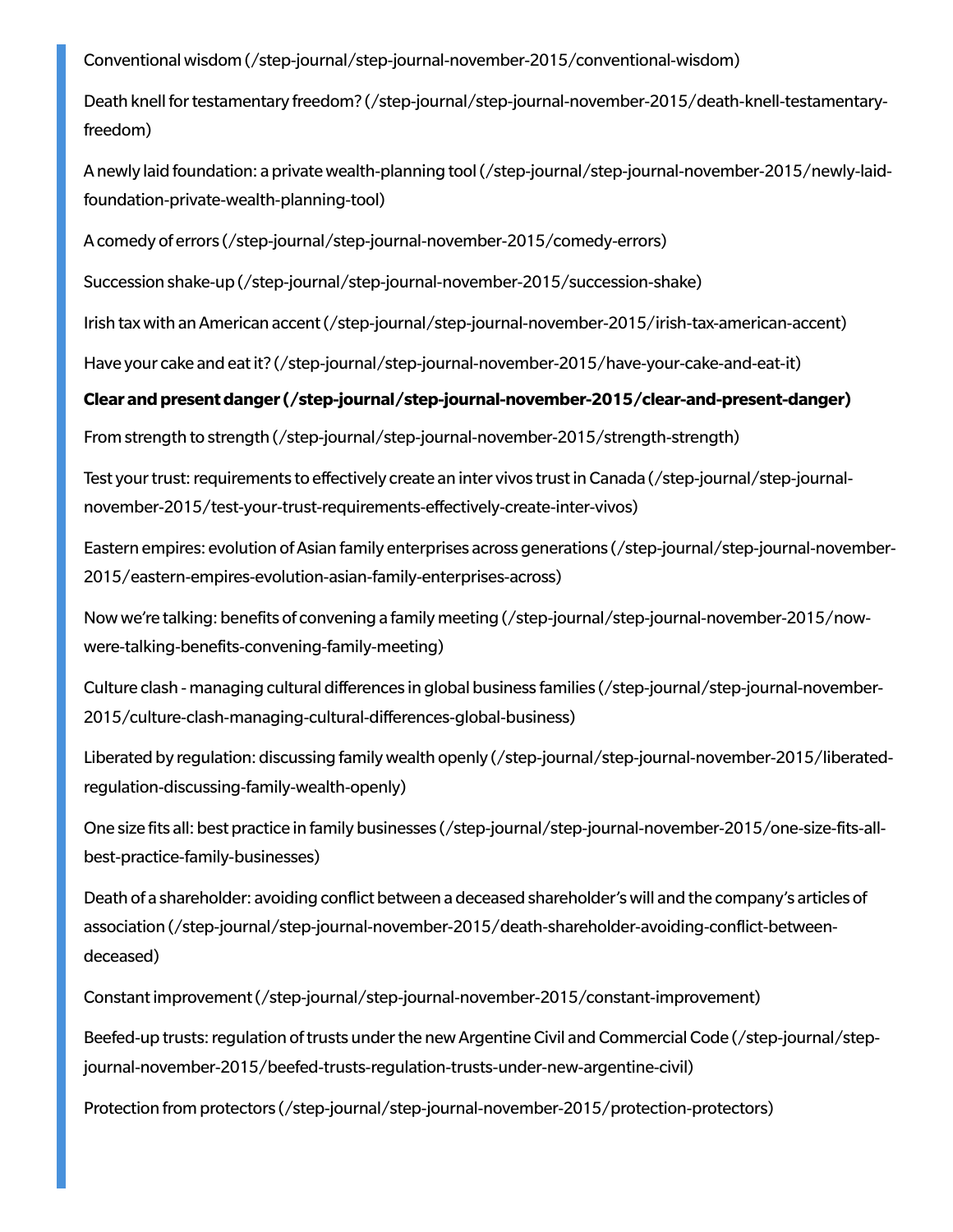Take three: tips for advisors and clients when selecting a wealth manager (/step-journal/step-journal-november-[2015/take-three-tips-advisors-and-clients-when-selecting-wealth\)](https://www.step.org/step-journal/step-journal-november-2015/take-three-tips-advisors-and-clients-when-selecting-wealth)

Things to think about- considering chattelswhen tax planning (/step-journal/step-journal-november-[2015/things-think-about-considering-chattels-when-tax-planning\)](https://www.step.org/step-journal/step-journal-november-2015/things-think-about-considering-chattels-when-tax-planning)

Hungary and the Hague Convention [\(/step-journal/step-journal-november-2015/hungary-and-hague](https://www.step.org/step-journal/step-journal-november-2015/hungary-and-hague-convention)convention)

Book Review - Family Offices: The STEP Handbook for Advisers (/step-journal/step-journal-november-[2015/book-review-family-offices-step-handbook-advisers\)](https://www.step.org/step-journal/step-journal-november-2015/book-review-family-offices-step-handbook-advisers)

### Search Journal articles



[\(/tqr/tqr-june-2021\)](https://www.step.org/tqr/tqr-june-2021)

#### [TQR: June 2021 \(/tqr/tqr-june-2021\)](https://www.step.org/tqr/tqr-june-2021)

## Connect with us

[\(https](https://www.youtube.com/user/STEPWorldwide) (https (https (https

#### **ABOUT US [\(/ABOUT-STEP\)](https://www.step.org/about-step)**

[WHAT](https://www.step.org/about-step/what-we-do) WE DO